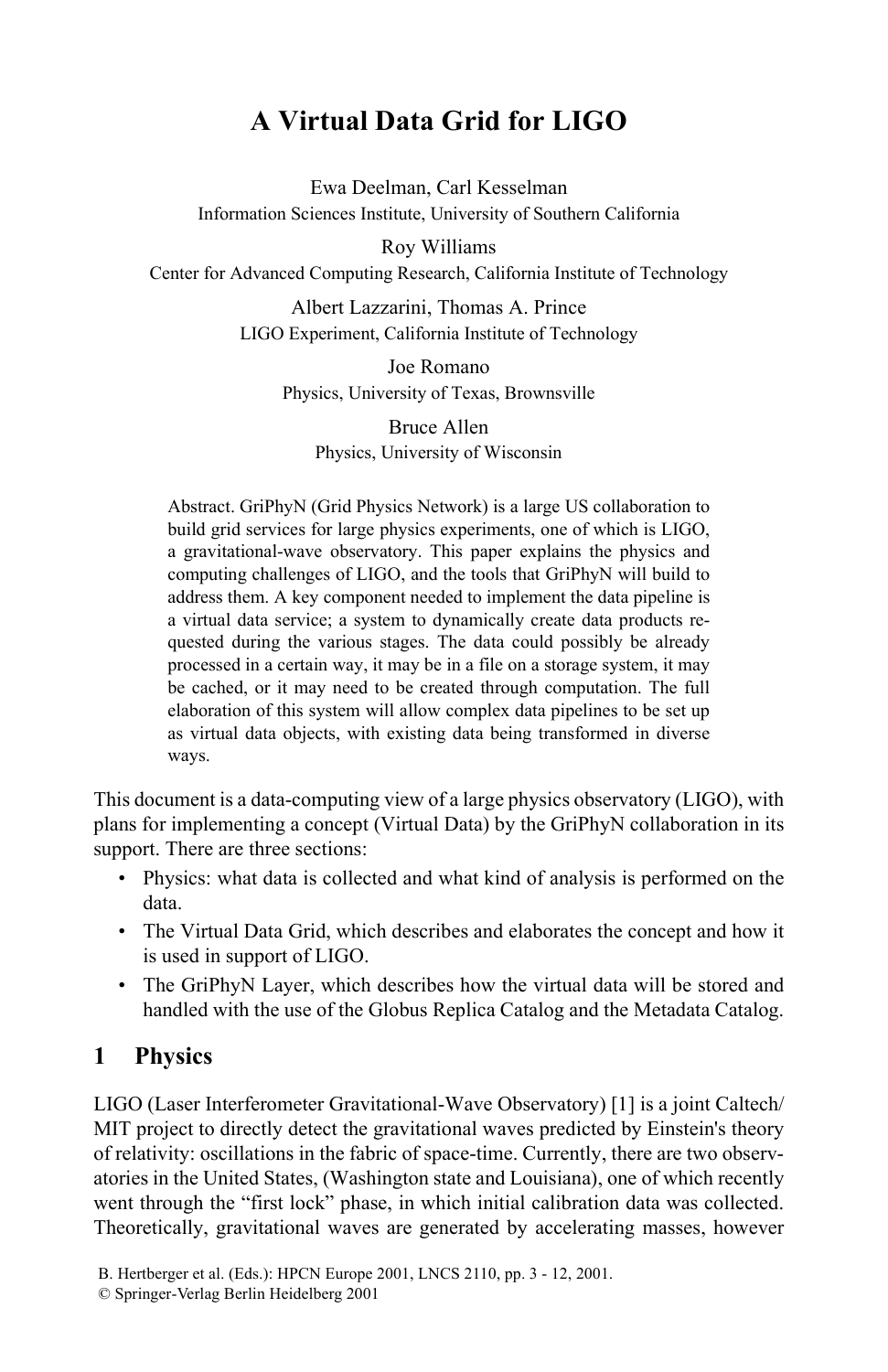they are so weak that so far they have not been directly detected (although their indirect influence has been inferred [2]). Because of the extreme weakness of the signals, large data-computing resources are needed to extract them from noise and differentiate astrophysical gravitational waves from locally-generated interference.

Some phenomena expected to produce gravitational waves are:

- Coalescence of pairs of compact objects such as black-holes and neutron stars. As they orbit, they lose energy and spiral inwards, with a characteristic "chirp" over several minutes. Estimates predict of order one observation per year for the current generation of detectors.
- Continuous-wave signals over many years, from compact objects rotating asymmetrically. Their weakness implies that deep computation will be necessary.
- Supernova explosions the search may be triggered by observation from traditional astronomical observatories.
- "Starquakes" in neutron stars.
- Primordial signals from the very birth of the Universe.

LIGO's instruments are laser interferometers, operating in a 4km high-vacuum cavity, and can measure very small changes in length of the cavity. Because of the high sensitivity, phenomena such as seismic and acoustic noise, magnetic fields, or laser fluctuations can swamp the astrophysical signal, and must themselves be instrumented. Computing is crucial to digitally remove the spurious signals and search for significant patterns in the resulting multi-channel time-series.

The raw data is a collection of time series sampled at various frequencies (e.g., 16kHz, 16Hz, 1Hz, etc.) with the amount of data expected to be generated and catalogued each year is in the order of tens of terabytes. The data collected represents a gravitational channel (less than 1% of all data collected) and other instrumental channels produced by seismographs, acoustic detectors etc. Analysis on the data is performed in both time and frequency domains. Requirements are to be able to perform single channel analysis over a long period of time as well as multi-channel analysis over a short time period.

#### **1.1 Data in LIGO**

Each scalar time series is represented by a sequence of 2-byte integers, though some are 4-byte integers. Time is represented by GPS time, the number of seconds since an epoch in 1981, and it is therefore a 9-digit number, possibly followed by 9 more digits for nanosecond accuracy (it will become 10 digits in Sept. 2011). Data is stored in Frame files, a standard format accepted throughout the gravitational wave community. Such a file can hold a set of time-series with different frequencies, together with metadata about channel names, time intervals, frequencies, file provenance, etc. In LIGO, the Frames containing the raw data encompass an interval of time of one second and result in about 3Mb of data.

In addition to the raw time series, there are many derived data products. Channels can be combined, filtered and processed in many ways, not just in the time domain, but also in the Fourier basis, or others, such as wavelets. Knowledge is finally extracted from the data through pattern matching algorithms; these create collections of candidate events, for example, inspiral events or candidate pulsars.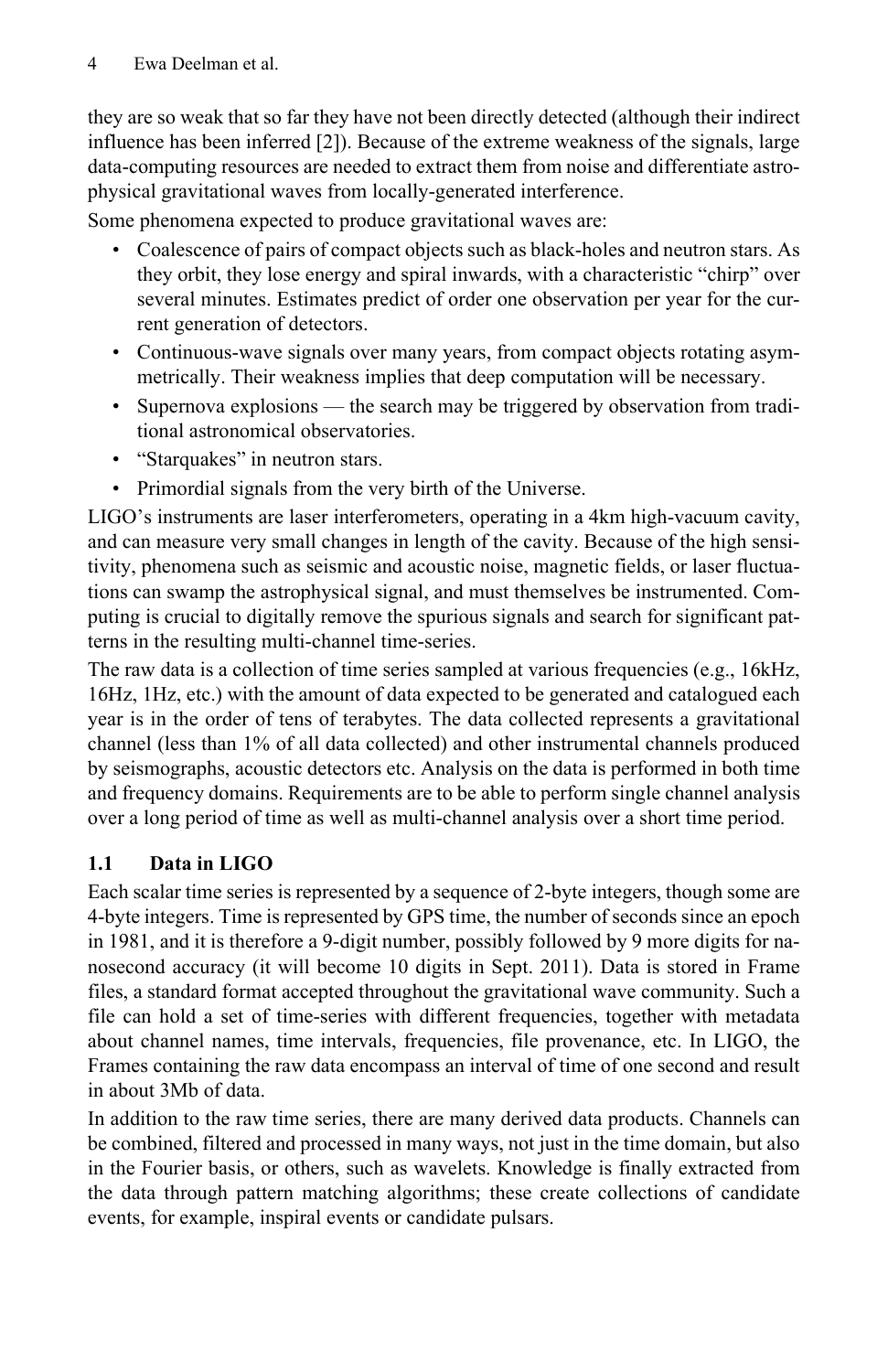#### **1.2 LIGO Data Objects**

The Ligo Data Analysis System (LDAS) [3] is a set of component services for processing and archiving LIGO data. Services deliver, clean, filter, and store data. There is high-performance parallel computing for real-time inspiral search, storage in a distributed hierarchical way, a relational database, as well as a user interface based on the Tcl language.

The LIGO data model splits data from metadata explicitly. Bulk data is stored in Frame files, as explained above, and metadata is stored in a relational database, IBM DB2. There is also an XML format called LIGO-LW (an extension of XSIL [4]) for representing annotated, structured scientific data, that is used for communication between the distributed services of LDAS.

In general, a file may contain more than one Frame, so we define the word *Frame-File*, for a file that may contain many frames. Raw data files contain only one frame, and they are named by the interferometer that produced the data (H: Hanford, L: Livingston), then the 9-digit GPS time corresponding to the beginning of the data. There is a one or two letter indication of what kind of data is in the file, (F: full, R: reduced, T: trend, etc.). So an example of a raw data frame might be H-276354635.F.

For long-term archiving, rather larger files are wanted than the 3-megabyte, one second raw frames, so there are collection-based files, generally as multi-frame Frame-Files. In either case, an additional attribute is in the file name saying how many frames there are, for example H-276354635.F.n200 would be expected to contain 200 frames.

One table of the metadatabase contains FrameSets, which is an abstraction of the FrameFile concept, recognizing that a FrameFile may be stored in many places: perhaps on tape at the observatory, on disk in several places, in deep archive.

Each frame file records the names of all of the approximately one thousand channels that constitute that frame. In general, however, the name set does not change for thousands or tens of thousands of one-second frames. Therefore, we keep a ChannelSet object, which is a list of channel names together with an ID number. Thus the catalog of frames need only store the ChannelSet ID rather than the whole set of names.

The metadatabase also keeps collections of Events. An event may be a candidate for an astrophysical event such as a black-hole merger or pulsar, or it may refer to a condition of the LIGO instrument, the breaking of a feedback loop or the RF signal from a nearby lightning strike. The generic Event really has only two variables: type and significance (also called Signal to Noise Ratio, or SNR). Very significant events are examined closely, and insignificant events used for generating histograms and other statistical reports.

# **1.3 Computational Aspects, Pulsar Search**

LDAS is designed primarily to analyze the data stream in real time to find inspiral events, and secondarily to make a long-term archive of a suitable subset of the full LIGO data stream. A primary focus of the GriPhyN effort is to use this archive for a full-scale search for continuous-wave sources. This search can use unlimited computing resources, since it can be done at essentially arbitrary depth and detail. A major objective and testbed of the GriPhyN involvement is to do this search with *back-*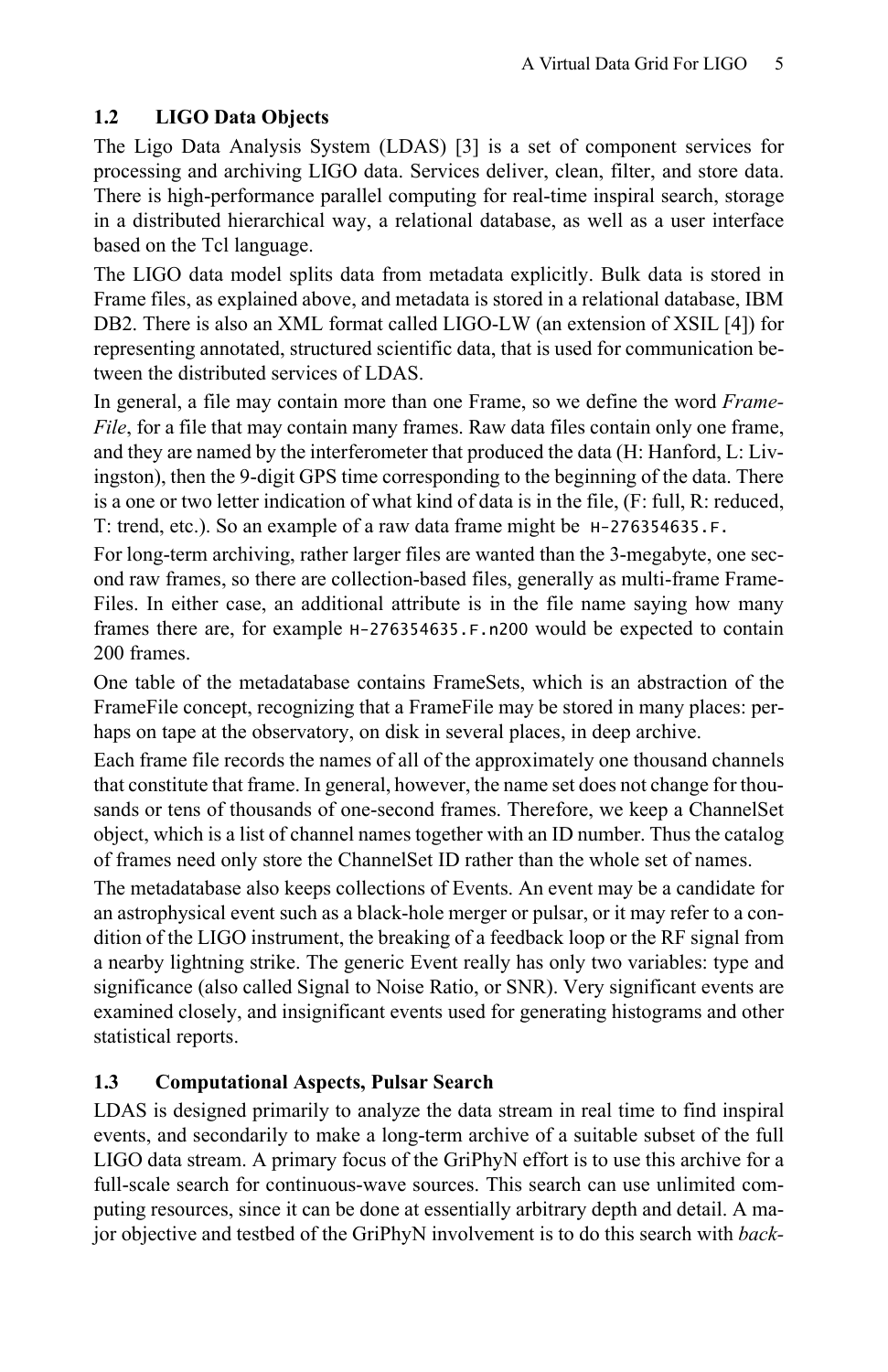*fill* computation (the "SETI@home" paradigm), with high-performance computers in the physics community.

If a massive, rotating ellipsoid does not have coincident rotational and inertial axes (a time-dependent quadrupole moment), then it emits gravitational radiation. However, the radiation is very weak unless the object is extremely dense, rotating quickly, and has a large quadrupole moment. While the estimates of such parameters in astrophysicallysignificant situations are vague, it is expected that such sources will be very faint. The search is computationally intensive primarily because it must search a large parameter space. The principle dimensions of the search space are position in the sky, frequency, and rate of change of frequency.

The search is implemented as a pipeline of data transformations. First steps are cleaning and reshaping of the data, followed by a careful removal of instrumental artifacts to make a best estimate of the actual deformation of space-time geometry at the LIGO site. From this, increasingly specialized data products are made, and new ways to calibrate and filter the raw and refined data.

The pulsar search problem in particular can be thought of as finding features in a large, very noisy image. The image is in time-frequency space, and the features are curves of almost-constant frequency — the base frequency of the pulsar modulated by the doppler shifts caused by the motion of the Earth and the pulsar itself.

The pulsar search can be parallelized by splitting the possible frequencies into bins, and each processor searching a given bin. The search involves selecting sky position and frequency slowing, and searching for statistically-significant signals. Once a pulsar source has been detected, the result is catalogued as an event data structure, which describes the pulsar's position in the sky, the signal-to-noise ratio, time etc.

#### **1.4 Event Identification Computation Pipeline**

During the search for astrophysical events a long duration, one dimensional time series is processed by a variety of filters. These filters then produce a new time series which may represent the signal to noise ratio in the data. A threshold is applied to each of the new time series in order to extract possible events, which are catalogued in the LIGO database. In order to determine if the event is significant, the raw data containing instrumentation channels needs to be re-examined. It is possible that the occurrence of the event was triggered by some phenomena such as lightning strikes, acoustic noise, seismic activity, etc. These are recorded by various instruments present in the LIGO system and can be found in the raw data channels. To eliminate their influence, the instrumental and environmental monitor channels must be examined and compared to the occurrence of the event. The location of the raw data channels can be found in the LIGO database. Since the event is pinpointed in time, only small portions of the many channels (that possibly needs to be processed) need to be examined. This computational pipeline clearly demonstrates the need for efficient indexing and processing of data in various views:

- a long time interval single channel data, such as the initial data being filtered, and
- the many channel, short time interval such as the instrument data needed to add confidence to the observation of events.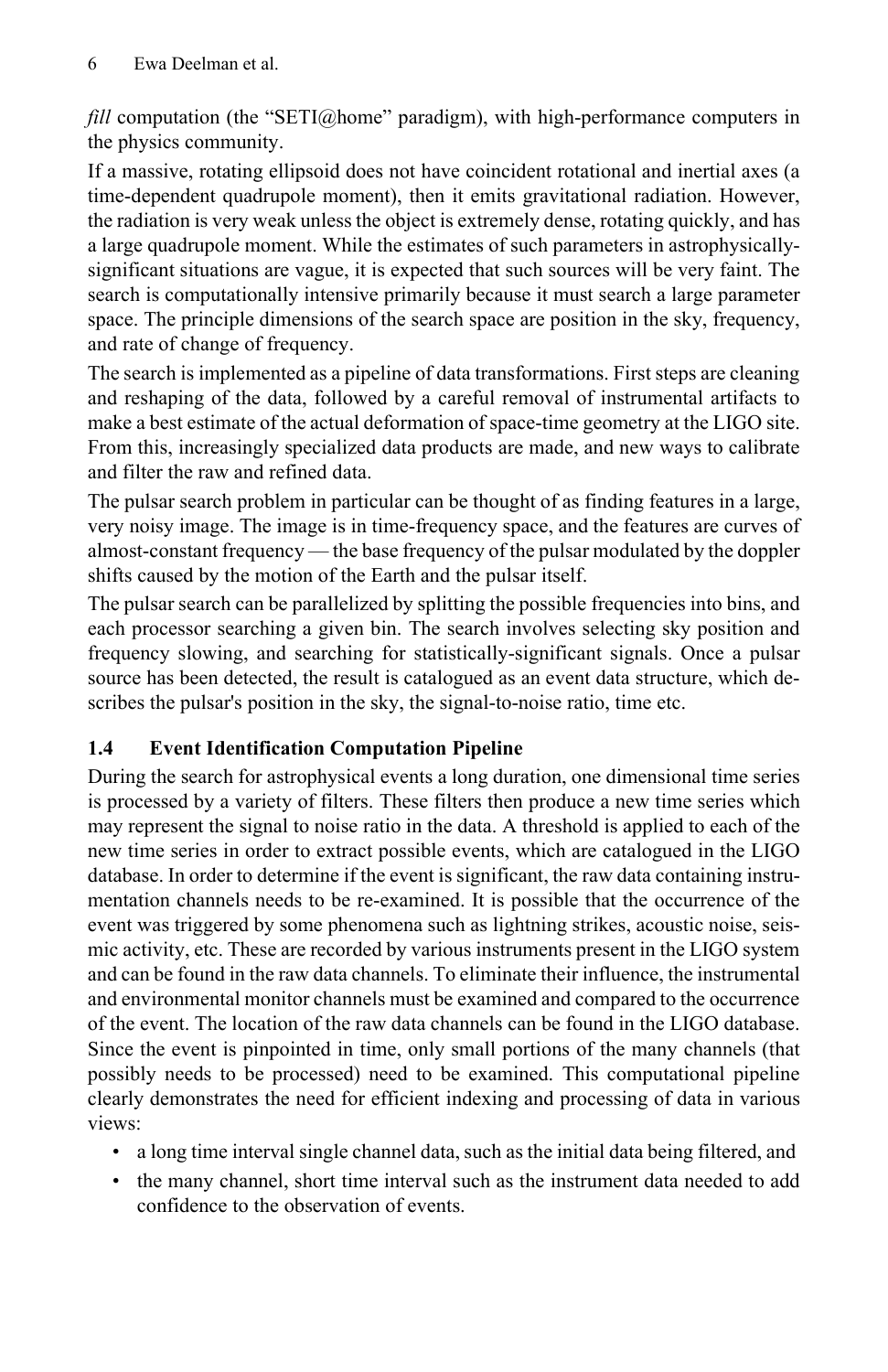# **2 GriPhyN/LIGO Virtual Data Grid**

GriPhyN [5] (Grid Physics Network) is a collaboration funded by the US National Science Foundation to build tools that can handle the very large (petabyte) scale data requirements of cutting-edge physics experiments. In addition to the LIGO observatory, GriPhyN works with the CMS and Atlas experiments at CERN's Large Hadron Collider [6] and the Sloan Digital Sky Survey [7].

A key component needed to implement the data pipeline is a *virtual data service*; a system to dynamically create data products requested during the various stages. The data could possibly be already processed in a certain way, it may be in a file on a storage system, it may be cached, or it may need to be created through computation. The full elaboration of this system will allow complex data pipelines to be set up as virtual data objects, with existing data being transformed in diverse ways.

#### **2.1 Virtual Data**

An example of Virtual Data is this: *"The first 1000 digits of Pi"*. It defines a data object without computing it. If this request comes in, we might already have the result in deep archive: should we get it from there, or just rerun the computation? Another example is: *"Pi to 1000 places"*. How can we decide if these are the same request even though the words are different? If someone asks for *"Pi to 30 digits"*, but we already have the first two, how can we decide that the latter can be derived easily from the former? These questions lie at the heart of the GriPhyN Virtual Data concept.

In the extreme, there is only raw data. Other requests for data, such as obtaining a single channel of data ranging over a large time interval, can be derived from the original data set. At the other extreme, every single data product that has been created (even if it represents an intermediate step not referred to again) can be archived. Clearly, neither extreme is an efficient solution; however with the use of the Virtual Data Grid (VDG) technology, one can bridge the two extremes. The raw data is of course kept and some of the derived data products are archived as well. Additionally, data can be distributed among various storage systems, providing opportunities for intelligent data retrieval and replication.

VDG will provide transparent access to virtual data products. To efficiently satisfy requests for data, the VDG needs to make decisions about the instantiation of the various objects. The following are some examples of VDG support for LIGO data:

- Raw data vs. cleaned data channels. Most likely, only the virtual data representing the most interesting clean channels should be instantiated.
- Data composed from smaller pieces of data, such as long duration frames that could have been already processed from many short duration frames.
- Time-frequency image, such as the one constructed during the pulsar search. Most likely the entire frequency-time image will not be archived. However, all its components (short power spectra) might be instantiated. The VDG can then compose the desired frequency-time images on demand.
- Interesting events. Given a strong signal representing a particularly promising event, the engineering data related to the time period of the occurrence of the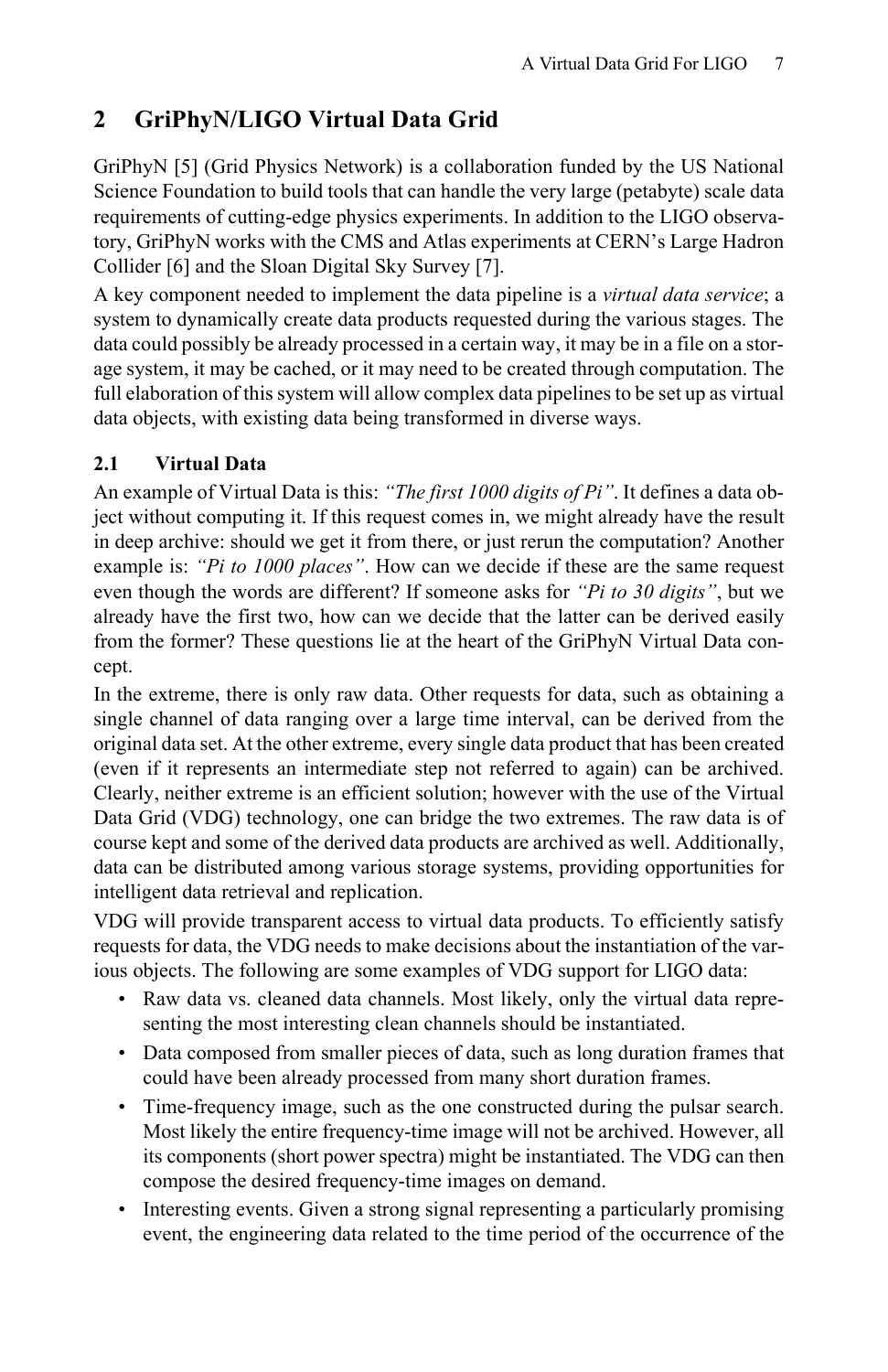event will most likely be accessed and filtered often. In this case, the VDG might instantiate preprocessed instrumental and environmental data channels, data that might otherwise exist only in its raw form.

### **2.2 Simple Virtual Data Request Scenario**

A VDG is defined by its Virtual Data Domain, meaning the (possibly infinite) set of all possible data objects that can be produced, together with a naming scheme ("coordinate system") for the Domain. There are functions on the domain that map a name in the domain to a data object. The VDG software is responsible for caching and replicating instantiated data objects. In our development of the LIGO VDG, we begin with a simple Cartesian product domain, and then add complexity.

Let D be the Cartesian product of a time interval with a set of channels, and we think of the LIGO data as a map from D to the value of the channel at a given time. In reality, of course, it is complicated by missing data, multiple interferometers, data recorded in different formats, and so on.

In the following, we consider requests for the data from a subdomain of the full domain. Each request is for the data from a subset of the channels for a subinterval of the full time interval. Thus, a request might be written in as:

T0=700004893, T1=700007847; IFO\_DCDM\_1, IFO\_Seis\_\*

where IFO\_DCDM\_1 is a channel, and IFO\_Seis\_\* is a regular expression on channel names. Our first task is to create a naming scheme for the virtual data object, each name being a combination of the name of a time interval and the name of a set of channels.

This could be satisfied if there is a suitable superset file in the replica database, for example this one:

T0=70004000,T1=700008000;IFO\_\*

We need to be able to decide if a given Virtual Data Object (VDO) contains another, or what set of VDO's can be used to create the requested VDO. If  $C_i$  is a subset of the channels, and  $I_i$  is a subinterval, then tools could be used to combine multiple files  $(C_1, I_1)$ ,  $(C_2,I_2)$ , ... perhaps as:

- The new file could be  $(C, I)$ , where  $C = union C_i$  and  $I = intersect I_i$ , a channel union tool, or
- The new file could be  $(C, I)$ , where  $C =$  *intersect*  $C_i$  and  $I =$  *union*  $I_i$ , an interval union tool.

We could thus respond to requests by composing existing files from the distributed storage to form the requested file.

To be effective, we need to develop a knowledge base of the various transformations (i.e., how they are performed, which results are temporary, and which need to be persistent). We need to know the nature of the context in which these transformations occur: something simple is the Fourier transform, but more difficult would a transformation that uses a certain code, compiled in a certain way, running on a specific machine. This description of context is needed in order to be able to execute the transformations on data sets as well as to determine how to describe them.

# **2.3 Generalized Virtual Data Description**

The goal of the GriPhyN Virtual Data Grid system is to make it easy for an application or user to access data. As explained above, as a starting point we will service requests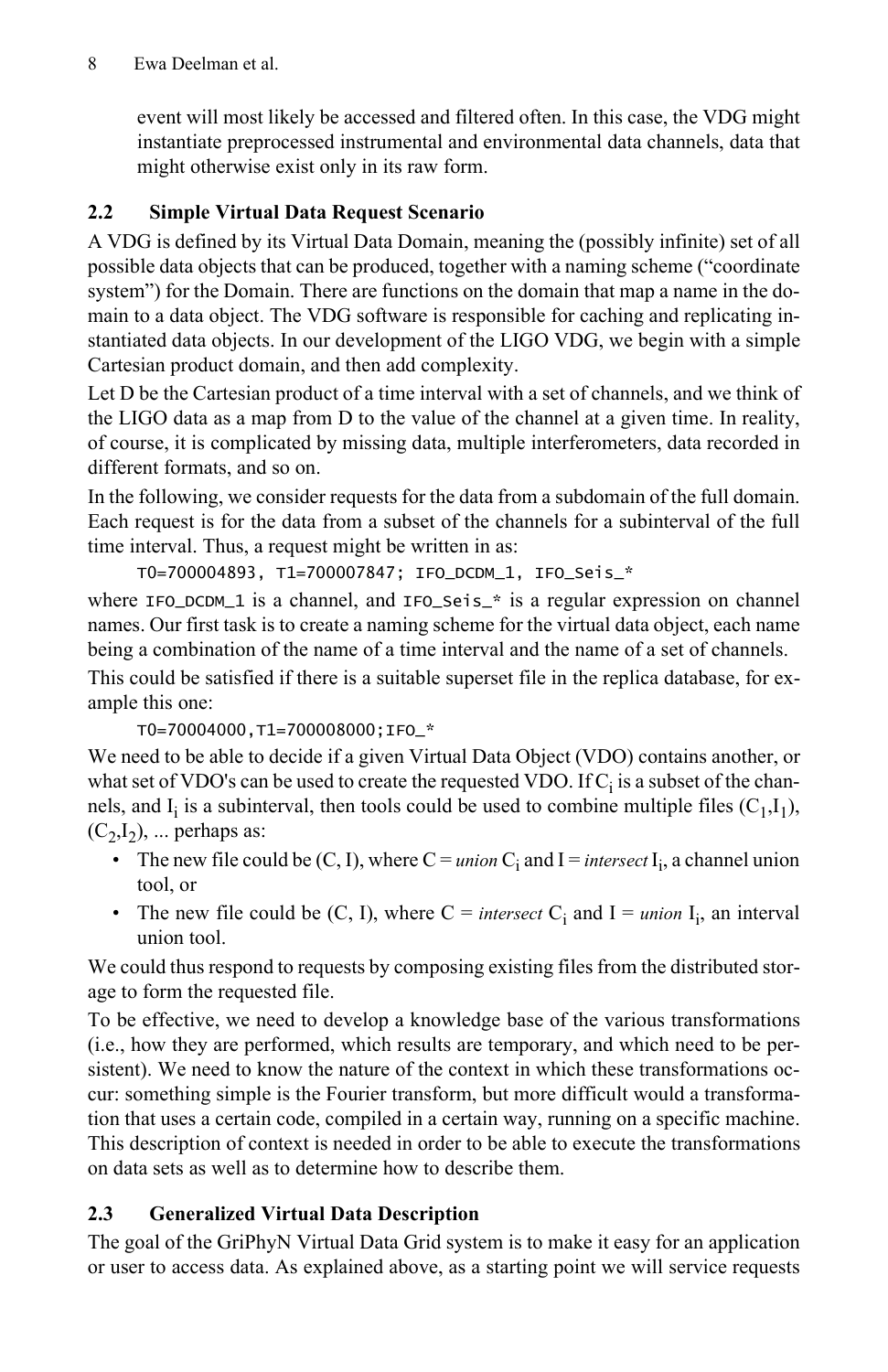consisting of a range of time  $t_0$  to  $t_1$  (specified in GPS seconds), followed by a list of channels. However, we now extend the idea of channel to "virtual channel".

#### **Virtual Channels**

A virtual channel is a time series, like a real channel, but it may be derived from actual channels, and not correspond to a channel in the raw data. Some examples of virtual channels are:

- An actual recorded channel, "raw".
- An actual recorded channel, but downsampled or resampled to a different sampling rate.
- An arithmetic combination of channels, for example  $2C_1 + 3C_2$ , where  $C_1$  and  $C<sub>2</sub>$  are existing channels.
- The actual channel, convolved with a particular calibration response function, and scaled. For example, the X component of the acceleration.
- The virtual channel might be computed from the actual data channels in different ways depending upon what time interval is requested (e.g., the calibrations changed, the channels were hooked up differently, etc.).
- A virtual channel could be defined in terms of transformations applied to other virtual channels.

In short, the virtual channels are a set of transformations applied to the raw data.

The set of virtual channels would be extendable by the user. As the project progresses, one may want to extend the set of virtual channels to include additional, useful transformations. Thus, if a user is willing to define a virtual channel by specifying all the necessary transformations, it will be entered in the catalog and will be available to all users, programs, and services. New channels can be created from the raw data channels by parameterized filters, for example decimation, heterodyning, whitening, principle components, autocorrelation, and so forth.

#### **Data Naming**

A crucial step in the creation of the GriPhyN Virtual Data model is the naming scheme for virtual data objects. Semantically, we might think of names as a set of keyword-value pairs, extended by transformations, perhaps something like  $(T0=123, T1=456, Chan=[A,B*,C?)$ . pca().decimate(500). The first part in parentheses is the keyword-value set, the rest is a sequence of (perhaps parameterized) filters. We could also think of using names that contain an SQL query, or even names that include an entire program to be executed. The syntax could also be expressed in other ways, as XML, or with metacharacters escaped to build a posix-like file name. We could use a syntax like protocol://virtual-data-name to express these different syntax in one extensible syntax. However, decisions on naming Virtual Data must be premised on existing schemes described in Section 1.2.

# **3 GriPhyN Support**

The goal of GriPhyN is to satisfy user data requests transparently. When a request for a set of virtual channels spanning a given time interval is made, the application (user program) does not need to have any knowledge about the actual data location, or even if the data has been pre-computed. GriPhyN will deliver the requested virtual chan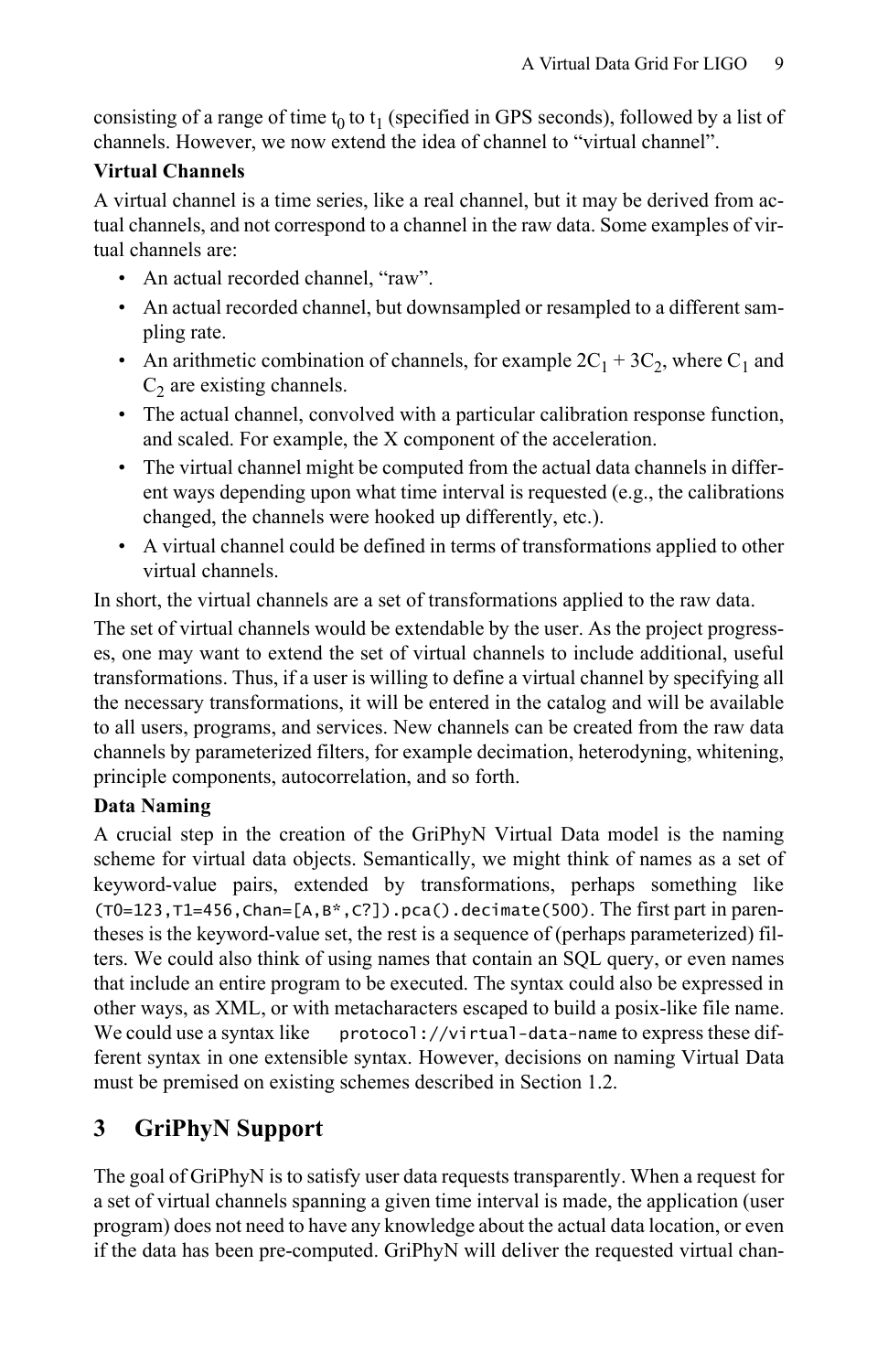nels by either retrieving existing data from long term storage, data caches containing previously requested virtual channels, or by calculating the desired channels from the available data (if possible).

When satisfying requests from users, data may be in slow or fast storage, on tape, at great distance, or on nearby spinning disk. The data may be in small pieces  $(\sim]$  second) or in long contiguous intervals  $(\sim 1 \text{ day})$ , and conversion from one to another requires computational and network resources. A given request for the data from a given time interval can thus be constructed by joining many local, small files, by fetching a distant file that contains the entire interval, or by a combination of these techniques. The heart of this project is the understanding and solution of this optimization problem, and an implementation of a real data server using GriPhyN tools.

#### **3.1 User Requests**

The initial implementation of the GriPhyN system will accept requests in the semantic form:

t0,t1; A,B,C...,

where  $\texttt{t0}$ ,  $\texttt{t1}$  is a time interval, and  $\texttt{A}, \texttt{B}, \texttt{C}, \ldots$  are virtual channels. We assume that the order in which the channels are listed does not affect the outcome of the request. The syntax of the virtual channel is yet to be determined. In the simplest form, a virtual channel resulting from a transformation  $Tr_x$  on a channel  $C_v$  would be  $Tr_x(C_v)$ ; additional attributes (such as transformation parameters or other input channels) can be specified as additional parameters in the list:  $Tr_x(C_y, C_z; \alpha, \beta)$ , depending on the transformation. The transformation specific information will be stored in the Transformation Catalog described below.

The semantic content of the request is defined above, but not the syntax. The actual formulation for the GriPhyN-LIGO VDG will be an XML document, though the precise schema is not yet known. We are intending to implement requests as a very small document (for efficiency), but with links to context, so that a machine can create the correct environment for executing the request. We expect much of the schema development to be implemented with nested XML namespaces [8].

# **3.2 Data Access, Cost Performance Estimation**

When a user or computer issues a request to the Virtual Data Grid, it is initially received by a *Request Manager* service and sent for processing to the *Metadata Catalog*, which provides the set of logical files that satisfies the request, if such exists. The files names are retrieved from the Metadata Catalog based on a set of attributes.

The logical files found in the Metadata Catalog are sent to the *Replica Catalog*, which maps them to a unique file, perhaps the closest in some sense of many such replicas. The information about the actual file existence and location (provided by the Replica Catalog) are passed to the Request Manager, which makes a determination about how to deliver the data.

If the requested data is present, the Request Manager still needs to determine whether it is cheaper to recalculate the data or access it. When considering the cost of referencing data, the cost of accessing various replicas of the data (if present) needs to be estimated. If the data is not present, the possibility and cost of data calculation needs to be evaluated. In order to make these decisions, the Request Manager queries the *Informa-*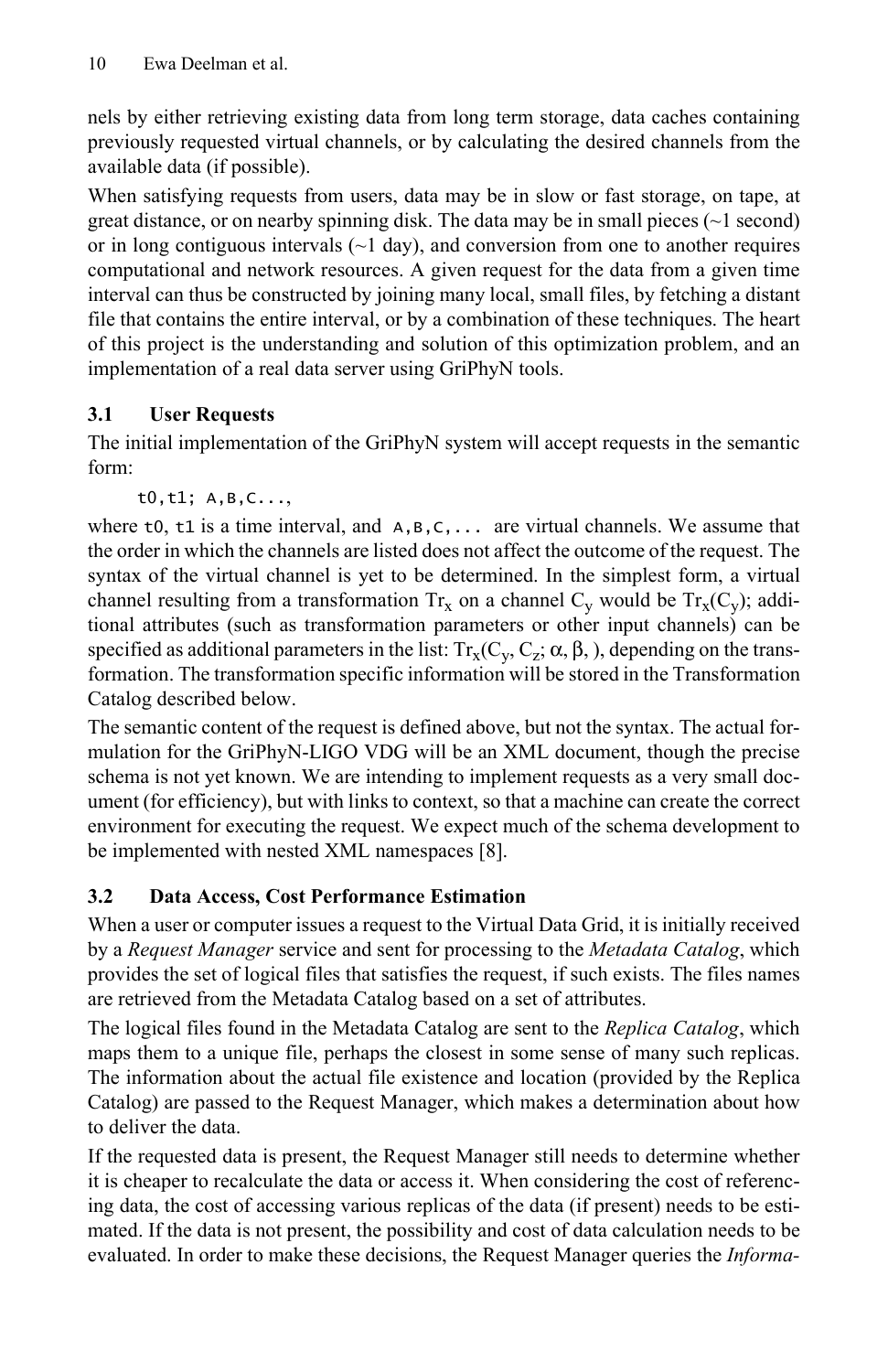*tion Catalog.* The latter can provide information about the available computational resources, network latencies, bandwidth, etc.

The next major service is the *Request Planner*. It is in charge of creating a plan for the execution of the transformations on a given data set and/or creating a plan for the retrieval of data from a storage system. The Request Planner has access to the system information retrieved by the Request Manager. To evaluate the cost of re-computation, the cost of the transformations needs to be known. This information, as well as the input and parameters required by a given transformation, code location, etc. are stored in the *Transformation Catalog*. The Request Planner uses information about the transformations that have been requested, to estimate the relative costs of computation vs. caching, and so on. The system would possibly keep a record of how long the various transformations took, and could use this performance history to estimate costs. This record and the analytical performance estimates will be maintained in the Transformation Catalog.

The performance data needed in the evaluation of re-computation and replica access costs (such as network performance, availability of computational resources, etc.) will be provided by other information services, which are part of the Globus toolkit [9], a software environment designed for the Grid infrastructure.

Once the request planner decides on a course of action the *Request Executor* is put in charge of carrying out the plan which involves the allocation of resources, data movement, fault monitoring, etc. The Request Executor will use the existing Globus infrastructure to access the data and the computational Grid, and run large jobs reliably with systems controlled by systems such as Condor [10]. As a result of the completion of the request, the various catalogs might need to be updated.

#### **3.3 Proactive Data Replication**

Simply, just retrieving data from the replica catalog is not sufficient. The system must take a proactive approach to creating replica files and decide whether the results of transformations will be needed again. For example, if there is a request for a single channel spanning a long time interval and the replica catalog contains only files which are multi-channel spanning short time periods, then a significant amount of processing is needed to create the requested file (many files need to be opened and a small amount of data needs to be retrieved from each of them). However, once this transformation is performed, the resulting data can be placed in the replica catalog for future use, thus reducing the cost of subsequent requests. New replicas should also be created for frequently accessed data, if accessing the data from the available locations is too costly. For example, it may be useful to replicate data that initially resides on tape to a local file system. Since the Request Manager has information about data existence, location and computation costs, it will also be responsible for making decisions about replica creation.

# **4 Conclusions**

Although the GriPhyN project is only in its initial phase, its potential to enhance the research of individual physicists and enable their wide-spread collaboration is great. This paper presents the first step in bridging the understanding between the needs of